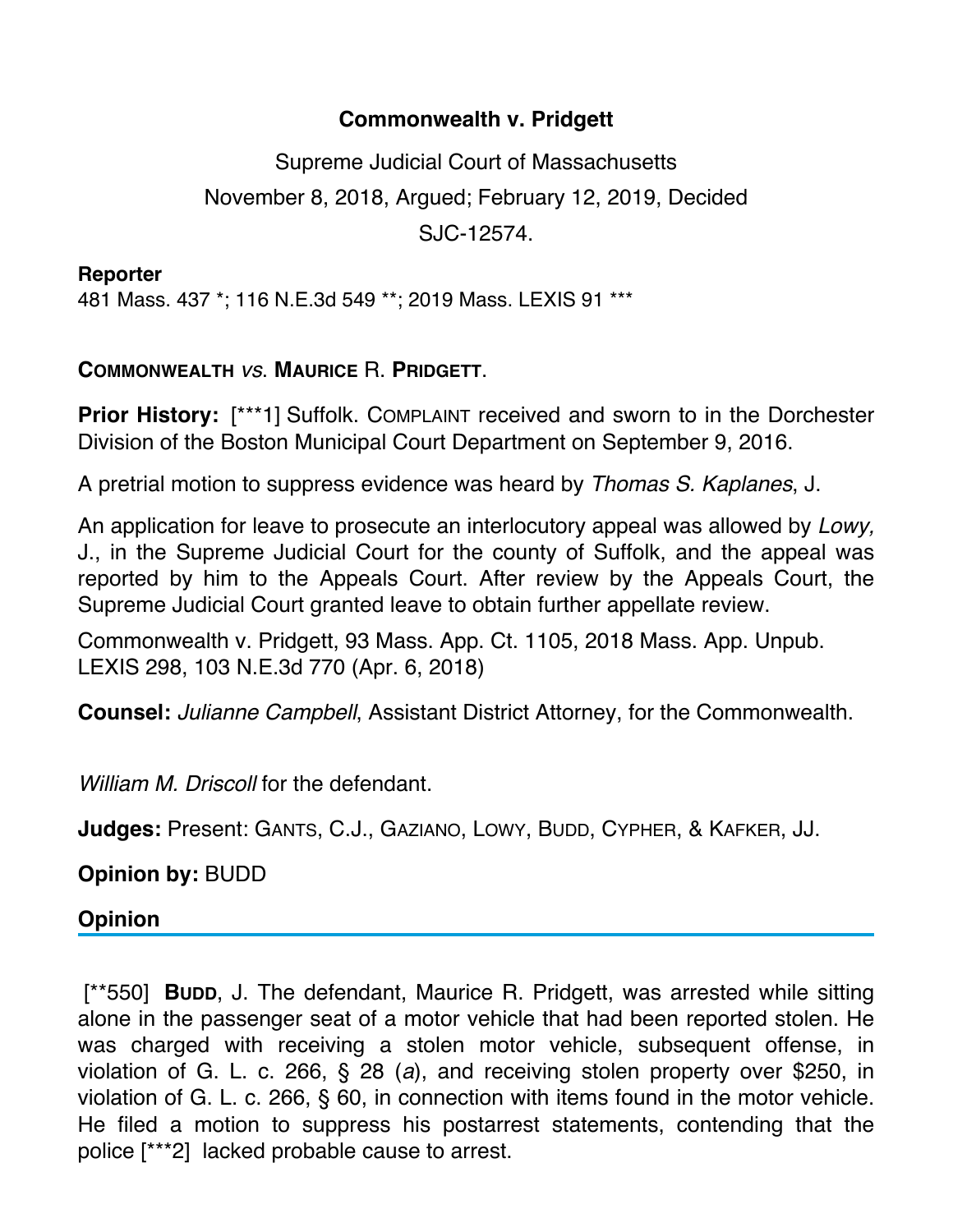A judge in the Boston Municipal Court Department allowed the defendant's motion following an evidentiary hearing, and the Commonwealth filed an interlocutory appeal. The Appeals Court [\*438] affirmed in an unpublished memorandum and order pursuant to its rule 1:28. *Commonwealth* v. *Pridgett*, 93 Mass. App. Ct. 1105, 103 N.E.3d 770 (2018). We granted the Commonwealth's application for further appellate review, and we conclude, as did the Appeals Court, that there was insufficient evidence to establish probable cause that the defendant knew the vehicle was stolen, a requisite element of the crime of receiving a stolen motor vehicle. G. L. c. 266, § 28 (*a*).1 We therefore affirm the order of [\*\*551] the motion judge allowing the defendant's motion to suppress.<sup>2</sup>

1. *Background*. The following facts are derived from the testimony of the police officer who made the observations of the defendant prior to his arrest; the testimony of the officer, who was the sole witness at the suppression hearing, was fully credited by the motion judge.

While working undercover, the officer observed the defendant, who was leaning on a motor vehicle, talking on a cellular telephone (cell phone) and looking around. Upon investigating the vehicle's license plate, the officer learned that the vehicle [\*\*\*3] had been reported stolen. The officer further observed the defendant open the vehicle's front passenger's side door to toss something into the vehicle. The defendant then shut the door and resumed leaning on the vehicle. After a period of time, the officer observed the defendant open the front passenger's side door and sit in the front passenger's seat. At that point the officer radioed to uniformed police officers, directing them to "move in." The uniformed officers removed the defendant from the vehicle and handcuffed him.

After he was read Miranda warnings, the defendant made incriminating statements, including that he knew the motor vehicle was stolen, and that items recovered from the motor vehicle during [\*439] an inventory search<sup>3</sup> may have been stolen. The defendant filed a motion to suppress his postarrest statements

<sup>1</sup> General Laws c. 266, § 28 (*a*), states in pertinent part: "Whoever … receives, possesses, … or obtains control of a motor vehicle … , knowing … the same to have been stolen, … shall be punished … ."

<sup>&</sup>lt;sup>2</sup> The motion judge allowed the motion because he found that "the officers seized and arrested the [d]efendant prior to [one officer's] administration of the Miranda rights." We have never held that Miranda warnings must be administered prior to the seizure or arrest of a suspect. However, we may affirm the allowance of the motion on any lawful ground provided in the record. See *Commonwealth* v. *Va Meng Joe*, 425 Mass. 99, 102, 682 N.E.2d 586 (1997) ("An appellate court is free to affirm a ruling on grounds different from those relied on by the motion judge if the correct or preferred basis for affirmance is supported by the record and the findings").

<sup>3</sup> Officers recovered a cell phone and a computer "tablet" device from the motor vehicle.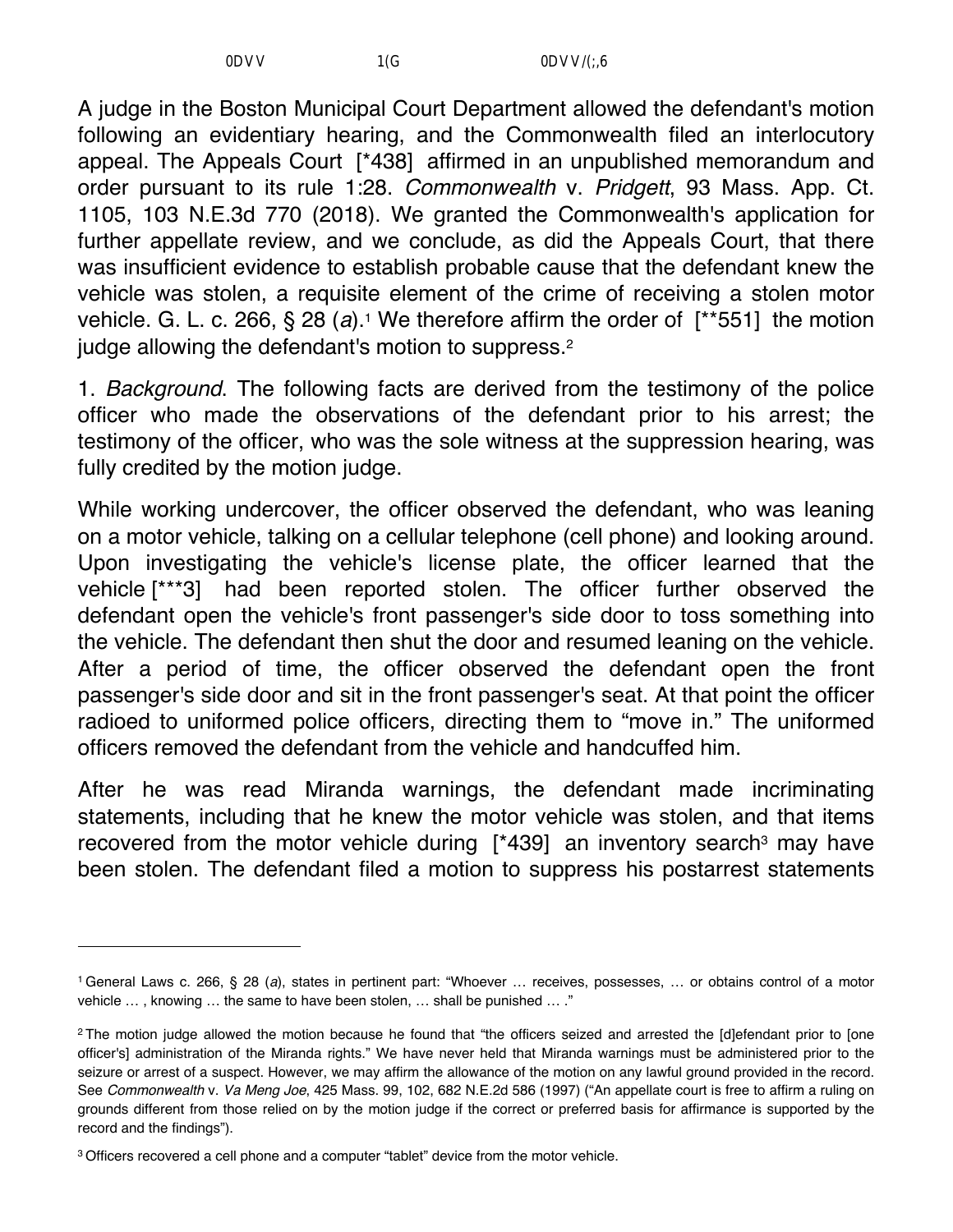on the basis that the officers lacked probable cause to arrest him. The motion was allowed.

2. *Discussion*. In reviewing a decision on a motion to suppress, we accept the judge's findings of fact absent clear error and "make an independent determination of the correctness of the judge's application of constitutional principles to the facts as found." *Commonwealth* v. *Tremblay*, 460 Mass. 199, 205, 950 N.E.2d 421 (2011). Probable cause to arrest [\*\*\*4] exists when, "at the moment of arrest, the facts and circumstances within the knowledge of the police are enough to warrant a prudent person in believing that the individual arrested has committed or was committing an offense." *Commonwealth* v. *Storey*, 378 Mass. 312, 321, 391 N.E.2d 898 (1979), cert. denied, 446 U.S. 955, 100 S. Ct. 2924, 64 L. Ed. 2d 813 (1980). Here, at the moment of the defendant's arrest, police must have had probable cause to believe that (1) the motor vehicle was stolen, (2) the defendant possessed the motor vehicle, and (3) the defendant knew or had reason to know the vehicle was stolen. G. L. c. 266, § 28 (*a*). See *Commonwealth* v. *Ramos*, 470 Mass. 740, 750, 25 N.E.3d 849 (2015).

The Commonwealth contends that there was sufficient evidence prior to the defendant's arrest that provided the police with a reasonable belief that all three elements of the crime were satisfied.4 For his [\*\*552] part, the defendant concedes that the officer had [\*440] probable cause to believe the vehicle was stolen, but he disputes that police had probable cause to believe that he was in possession of the vehicle or that he knew it was stolen. We conclude that, at the time of the arrest, although the officer had probable cause to believe that the defendant was in possession of a stolen vehicle, the observations he made did not rise to the level of probable cause to believe that the defendant knew [\*\*\*5] that the vehicle was stolen.

a. *Possession*. Where there is evidence that an individual exercised "dominion and control" over a motor vehicle, probable cause exists to believe that that individual

<sup>4</sup> The Commonwealth argues for the first time that the defendant was not under arrest at the time he was handcuffed and that therefore all that was required was reasonable suspicion to stop the defendant. Because this argument was not raised at the hearing on the motion to suppress, it is waived on appeal. *Commonwealth* v. *Silva*, 440 Mass. 772, 781-782, 802 N.E.2d 535 (2004). We note, however, that whether the seizure of a defendant constitutes an investigatory stop or an arrest depends on the existence of one or more factors.

For example, the handcuffing of a suspect may not transform a seizure into an arrest where there is a possibility of flight or suspicion of a violent crime, or if the safety of the officers is at risk. See *Commonwealth* v. *Phillips*, 452 Mass. 617, 627, 897 N.E.2d 31 (2008) (handcuffing defendant and placing him in police car did not constitute arrest "because of the violent nature of the reported crimes, [defendant's] attempt to flee, and the possible danger to the safety of the officers as well as the potential occupants of the house"); *Commonwealth* v. *Williams*, 422 Mass. 111, 118-119, 661 N.E.2d 617 (1996) (seizure of defendant did not constitute arrest because defendant "posed a substantial flight risk" and "a significant safety risk" to officers and public). Here, there were no factors present that would suggest that the seizure was not an arrest.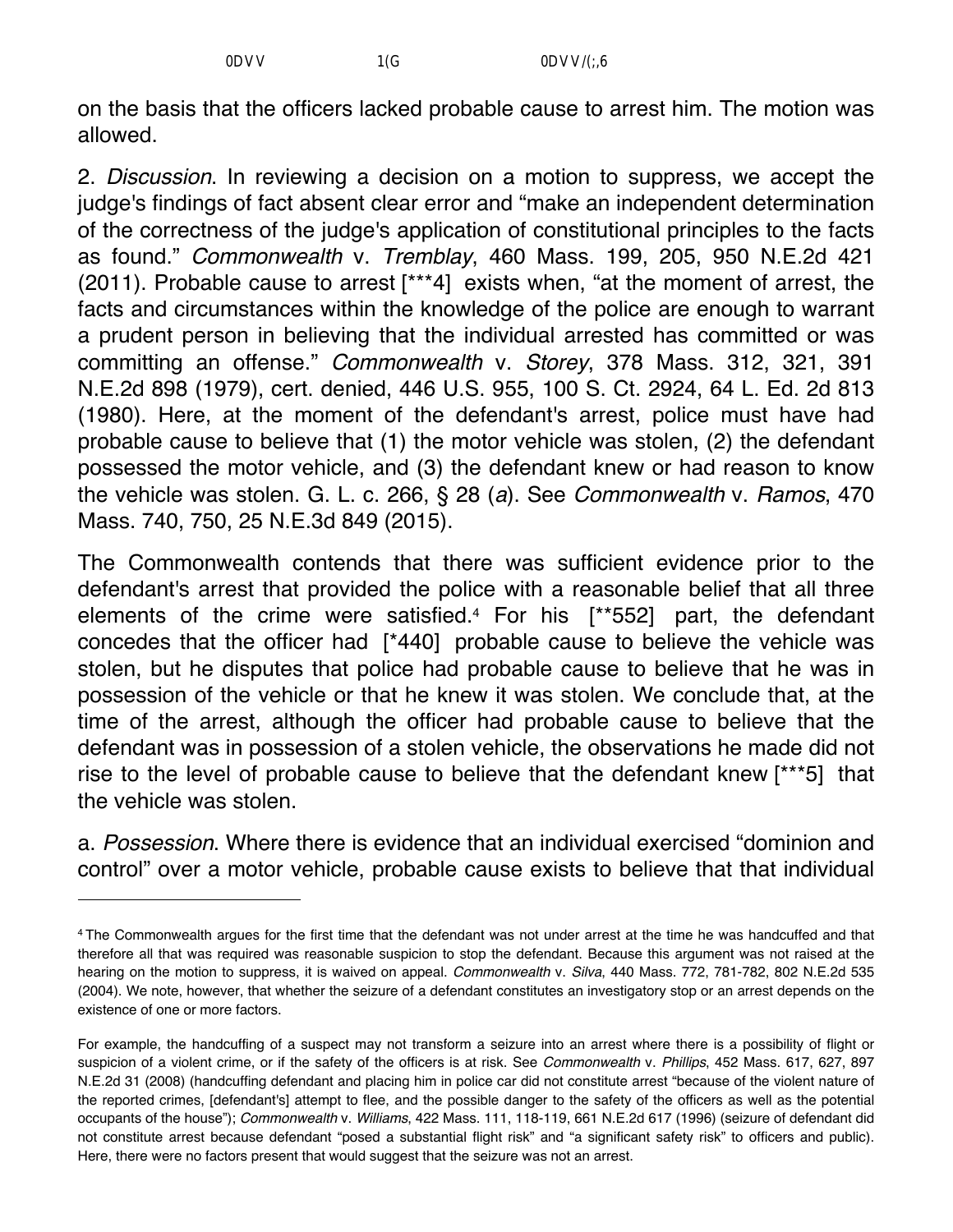possessed the vehicle. See *Commonwealth* v. *Darnell D.*, 445 Mass. 670, 672- 673, 840 N.E.2d 33 (2005). See also *Commonwealth* v. *Paniaqua*, 413 Mass. 796, 801, 604 N.E.2d 1278 (1992), citing *Commonwealth* v. *Brzezinski*, 405 Mass. 401, 409, 540 N.E.2d 1325 (1989) ("possession is the intentional exercise of control over an item"). Dominion and control may be shown by circumstantial evidence. *Ramos*, 470 Mass. at 750.

Here, the defendant argues that evidence of his presence in the vicinity of the stolen vehicle and sitting in the passenger's seat is not enough to warrant a reasonable belief that he possessed the vehicle. We agree that mere presence in the passenger's seat of a motor vehicle would not be sufficient to indicate possession. See *Darnell D.*, 445 Mass. at 673, citing *Commonwealth* v. *Campbell*, 60 Mass. App. Ct. 215, 217, 800 N.E.2d 1055 (2003). However, the defendant's presence near the vehicle was not the only observation that the officer made. The officer also observed the defendant leaning on the vehicle, opening and closing the vehicle's door, tossing something inside the vehicle, and sitting in the vehicle's passenger's seat. Importantly, no one else was in the vicinity of the vehicle while the officer made these observations of the defendant.

These actions suggested that, for all intents and purposes, the defendant [\*\*\*6] had exclusive access to the inside of the vehicle, utilized that access, and had at least some degree of control over the vehicle. Taken together, the officer's observations were sufficient to establish probable cause to reasonably believe the defendant had dominion and control over the vehicle, that is, that he possessed it.5

 [\*441] [\*\*553] b. *Knowledge*. To arrest the defendant for receiving a stolen motor vehicle, the police also needed probable cause to believe the defendant knew that the vehicle was stolen. See *Commonwealth* v. *Dellamano*, 393 Mass. 132, 137-139, 469 N.E.2d 1254 (1984) (possession of stolen vehicle alone is not sufficient to establish that defendant had knowledge that vehicle was stolen).

The Commonwealth argues that circumstantial evidence and "reasonable inferences" established the defendant's knowledge that the vehicle was stolen. See *id.* at 136 ("A person's knowledge … is a matter of fact … which may not be susceptible of proof by direct evidence"). We are not convinced.

<sup>5</sup> The defense points to observations that the officer did *not* make of the defendant, including operation of the vehicle, sitting in the driver's seat, or attempting to conceal the fact that the automobile was stolen. See *Commonwealth* v. *Namey*, 67 Mass. App. Ct. 94, 100, 852 N.E.2d 116 (2006); *Commonwealth* v. *Hunt*, 50 Mass. App. Ct. 565, 569-570, 739 N.E.2d 284 (2000). Although such observations would have added to the probable cause calculus, they are not necessary to determine that the defendant exercised dominion and control over the vehicle. See, e.g., *Commonwealth* v. *One 1986 Volkswagen GTI Auto.*, 417 Mass. 369, 371, 375, 630 N.E.2d 270 (1994) (defendant exercised dominion and control over vehicle that was regularly parked where defendant resided and had stereo system that defendant altered for his benefit).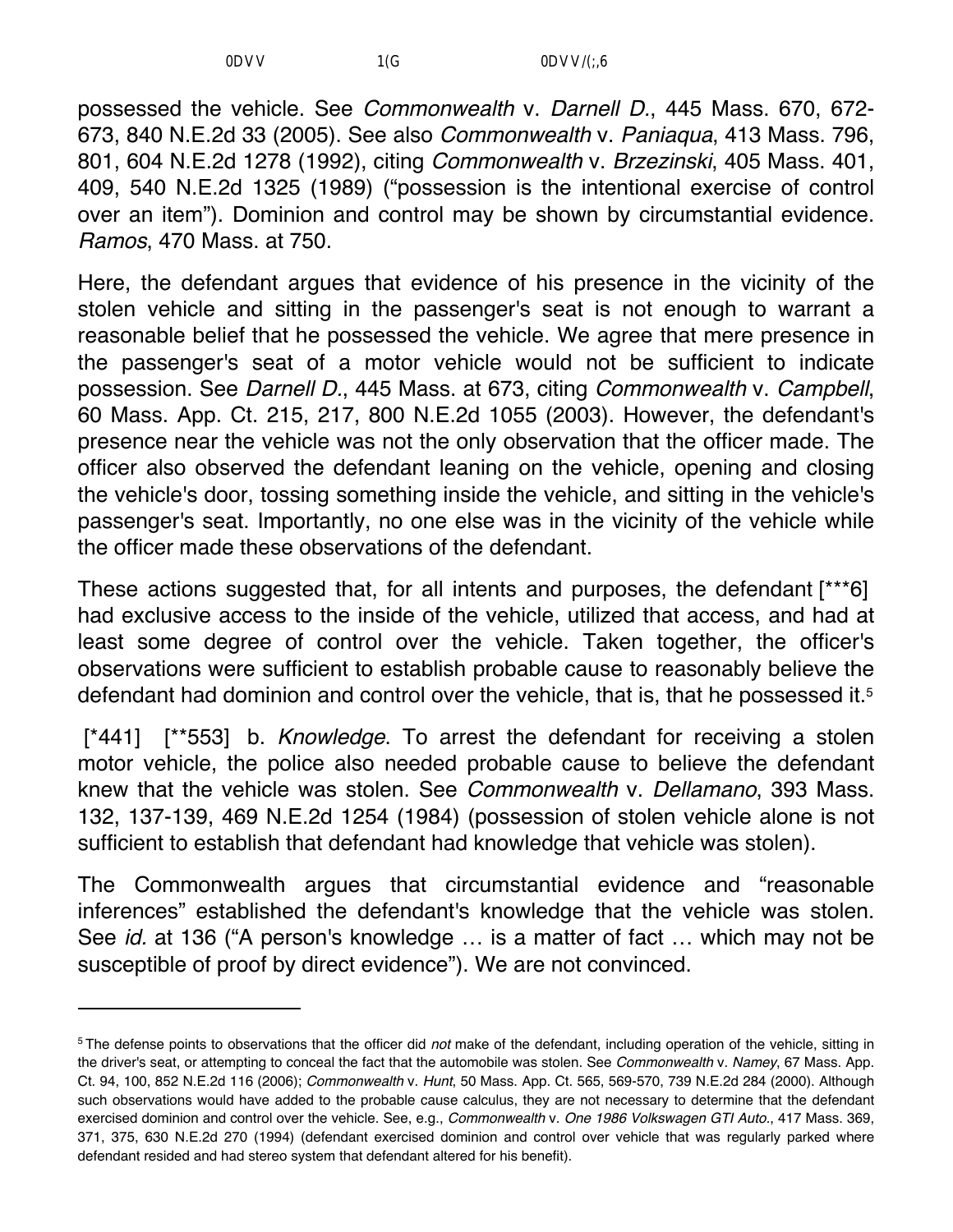The Commonwealth notes that when one is in possession of *recently* stolen property, knowledge of its status as stolen may be inferred. See *Commonwealth* v. *Burns*, 388 Mass. 178, 183, 445 N.E.2d 613 (1983); *Commonwealth* v. *Kirkpatrick*, 26 Mass. App. Ct. 595, 600-602, 530 N.E.2d 362 (1988). Here, however, there was no evidence presented at the hearing that the officer knew when the vehicle [\*\*\*7] had been stolen.

The Commonwealth acknowledges that the record does not reflect the timing of the theft, but nevertheless urges us to conclude that the officer could have inferred that the vehicle was recently stolen based on the fact that the original license plates were still attached. The Commonwealth reasons that this inference is permissible because a thief presumably would want to hide the vehicle's stolen status as soon as possible and that thus the lawful owner's license plates would likely be removed or replaced soon after the theft. However, the Commonwealth provides no case law — and we can find none — that supports this proposition. Further, there was no testimony at the hearing that even hinted at such a correlation. The Commonwealth points to no other evidence that the officer had probable cause to believe that the suspect knew that the motor vehicle had been stolen.

Although the police did not have sufficient evidence to support probable cause as to the knowledge element of receiving stolen property, the circumstances did provide a basis for *reasonable suspicion* to believe that a crime was being committed. However, reasonable suspicion justifies only a *Terry*-type investigative [\*\*\*8] [\*442] stop, not an arrest. See *Commonwealth* v. *Willis*, 415 Mass. 814, 817, 616 N.E.2d 62 (1993) (reasonable suspicion exists where there are "specific articulable facts … that the defendant had committed or was committing a crime"); *Commonwealth* v. *Wren*, 391 Mass. 705, 707, 463 N.E.2d 344 (1984). Given the information that the motor vehicle was stolen, the officers could have performed an investigative stop. They could have asked the defendant for the vehicle registration and inquired about his relationship to the vehicle and his knowledge of its ownership. If, after such inquiry, the police still had probable cause to believe that the vehicle was stolen, they could have seized and impounded the vehicle without a warrant. See *Commonwealth* v. *Hason*, 387 Mass. 169, 172-176, 439 N.E.2d 251 (1982). And if the information the defendant provided in response to their questioning indicated his knowledge that the vehicle was stolen, they might then have had probable cause to arrest [\*\*554] him. On the record before us, however, the arrest was premature.

3. *Conclusion*. Because there was no probable cause to believe that the defendant knew that the motor vehicle was stolen, the defendant's arrest was unlawful and